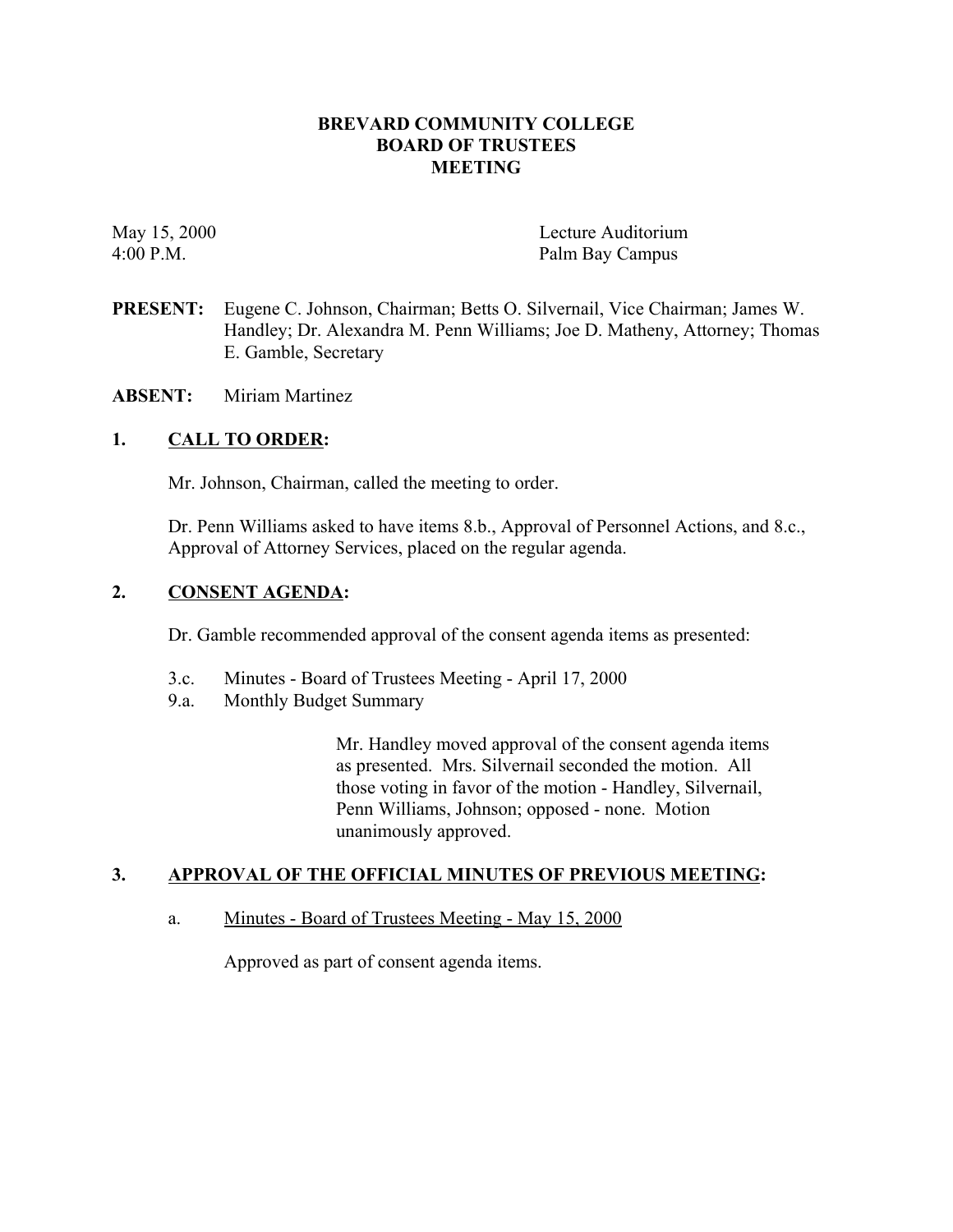**Board of Trustees Meeting May 15, 2000 Page -2-**

# **4. COMMUNICATIONS:**

# a. Report on A.S. Program - Global Positioning System/Geographic Information System - Dr. Purga/Dr. McClinton

Dr. Bert Purga, Palm Bay Campus President, introduced Dr. Martin McClinton, lead professor for Geographic Information Systems/Global Positioning Systems (GIS/GPS) and remote sensing. Dr. Purga reported approximately five years ago, the college embarked on a new curricula in GIS/GPS remote sensing in which BCC became one of the initial schools in the state working on this type of curriculum. Dr. McClinton has worked with many students, most of them returning from industry, including city and county planners, architectural firms, surveyors, etc. Dr. McClinton has been delivering this curriculum in the noncredit mode, as well as the two-year A.S. degree program.

Dr. McClinton reported on the background of the Global Positioning Systems and Geographic Information Systems and described how it was incorporated into a degree program at BCC. He reported Global Positioning Systems are designed to provide the user location on the earth's surface twenty-four hours a day. The college's interest is in the mapping side primarily; however, there are wide uses for GPS. Dr. McClinton described the use of the remote sensing equipment and how information is obtained. He reported on the types of students taking the curricula which include a large number of returning professionals and reported on the employability of students in the GIS and GPS area. In most cases, there are more job opportunities than students in the classes. Dr. McClinton answered questions presented by the members of the Board of Trustees.

# **5. CITIZEN'S PRESENTATION:**

a. Mary C. Bowers

Ms. Bowers, respiratory therapist and BCC graduate, spoke on behalf of the BCC Respiratory Care Program.

## b. Bruce Brown

Mr. Brown, BCC respiratory instructor, spoke on behalf of the BCC Respiratory Care Program.

## **6. CONSTRUCTION AND DEVELOPMENT:**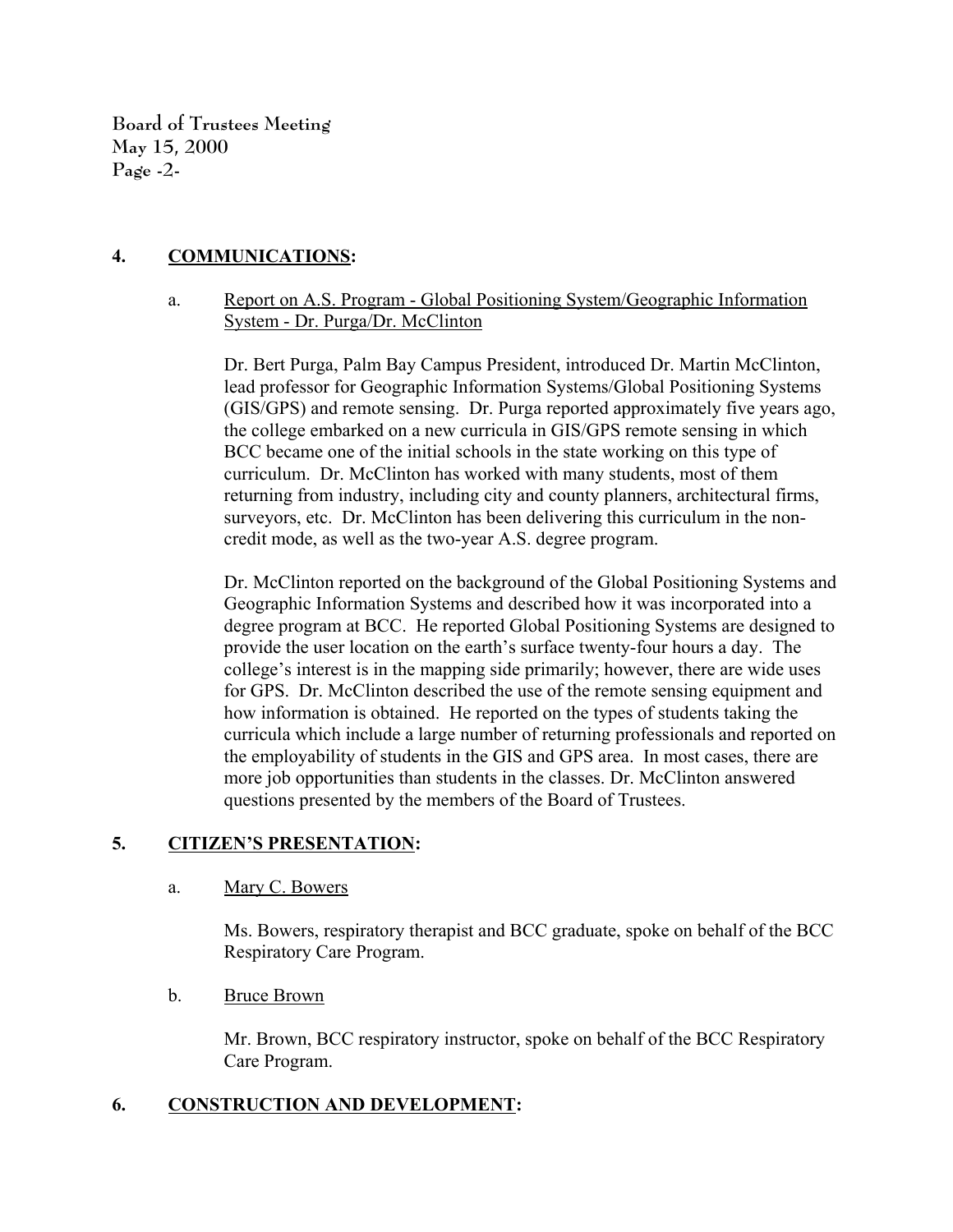**Board of Trustees Meeting May 15, 2000 Page -3-**

a. Discussion of Palm Bay Campus Master Plan - Dr. Purga

Dr. Purga reviewed the Palm Bay Campus Master Plan. He described the existing facilities located on the Palm Bay Campus, which include the Palm Bay Fire Department, the Technical Building (Building #1), the Lady Titans softball diamond, the driving pad and instructional building, the ROPES course, the University of Florida Agricultural Extension Services building and the Midwest Research Institute (located on FERF property). The future Library/Science Building (Building #2) and the community aquatic's center are under construction at the present time. The future joint-use Classroom Building (Building #3), the power plant and the child care center are funded facilities. Dr. Purga reported on lighting funded by Fair Management, Inc. In addition to the lighting, it is hoped that the Fair Management, Inc. will fund two admissions facilities which can be used for the Fair, as well as for other community events. Dr. Purga reported that fund raising for the YMCA facility will begin within the year. It is proposed to have a one to two year fund-raising period for the YMCA and then construction will take place. The Brevard County Sheriff's Department is looking to locate a substation along San Fillipo and negotiations are currently taking place with Brevard County. Dr. Purga reported on the future location of a fine arts facility at the Palm Bay Campus.

Dr. Purga displayed a rendering of a 5200-seat amphitheater on the Palm Bay Campus property which would be facing toward the southeast. The facility would be contiguous to the existing parking. Through aerial photographs taken, the area southeast of the campus was determined to be the least populated. Dr. Purga introduced Mr. Gary Nungesser, the Chairman of the Palm Bay Chamber of Commerce Foundation, which is leading the effort for the amphitheater. There has been no financial commitment for the project. It is the goal of the Palm Bay Chamber of Commerce Foundation to construct the facility with community resources. Preliminary discussions have been held regarding operation. Discussions with Steve Janicki, Executive Director of the King Center for the Performing Arts, have been positive and the amphitheater would serve as a compliment to the King Center due to the difference in size and the fact the amphitheater attracts completely different venues.

Dr. Purga reported the purpose today is to show the Board the footprint of the amphitheater and get the approval of the Board in order for Mr. Nungesser to move forward into the community with fund raising. Dr. Gamble stated the amphitheater concept fits in well with the formation of the campus as a whole. After the experience with the Spring graduation where there were approximately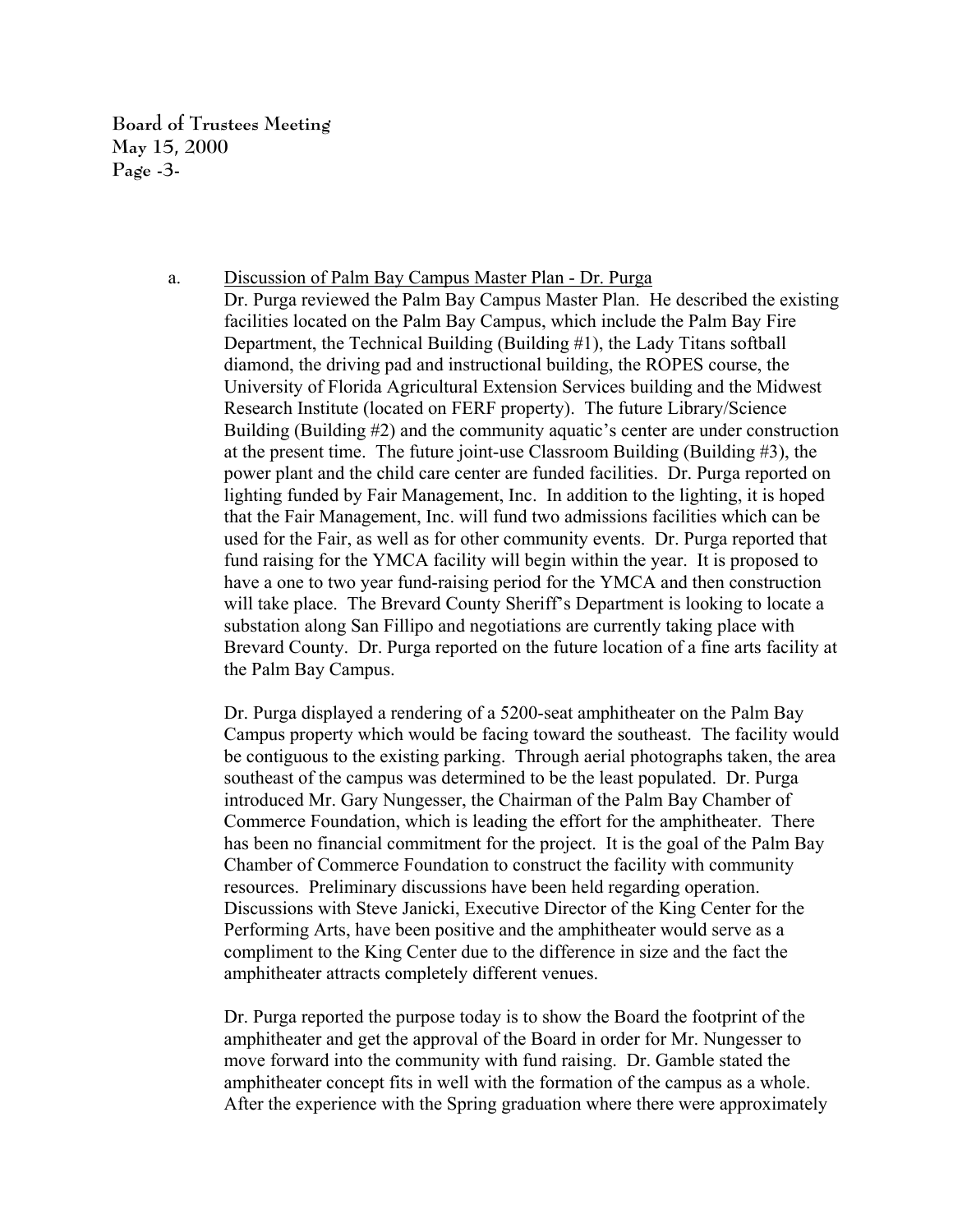**Board of Trustees Meeting May 15, 2000 Page -4-**

> 1,000 more than there were seats for, it may even be a sight for commencement at some point. Dr. Gamble felt it would be a positive move to move forward. The swimming pool and the YMCA facility relationships will provide training and education which will generate credit or non-credit instruction. The amphitheater would be more of a performing center.

> Mrs. Silvernail asked how the idea of an amphitheater came about. Mr. Nungesser stated the Chamber felt that with the size of Palm Bay and the projected growth over the next twenty years, it is a necessary project for the community. At this time there is no facility of this type in the area. In addition to entertainment, the facility would be available for use by community organizations such as high school bands. Mr. Nungesser reported the Chamber would be looking at raising half the funds and certain agencies within the state would be able to provide the additional funding. It is projected to cost \$3.5 million to construct the facility. Mrs. Silvernail stated she wanted to ensure that Dr. Gamble is comfortable with using the land for this facility and also wanted to make sure that there will be no problem with the sound from events. Mr. Nungesser reported the stage would face toward I-95. Across I-95 is a business district, rather than a community. It is hoped that the business district would be closed during the events.

> Mr. Handley expressed his support of the amphitheater, however, mentioned issues dealing with security and maintenance. Mr. Nungesser reported, in working on the amphitheater project, basically they have utilized the King Center for the Performing Arts as a guide and seats would be sold to establish an endowment for the operation of the amphitheater. Dr. Penn Williams asked if this would create another direct support organization for the college. Mr. Nungesser reported that would be up to the Board of Trustees to decide. Dr. Penn Williams stated that she would not like to see this facility become a burden on the college. Dr. Gamble reported it has been made clear that the facility is not to become a burden to the college as the college is not in the position to maintain a facility of this kind. However, the college is willing to be a partner providing things can be worked out. The Chamber Foundation did not wish to proceed any further with working out details until they had a consensus from the Board.

> > Dr. Penn Williams moved approval to agree that the Palm Bay Campus property as indicated be utilized for the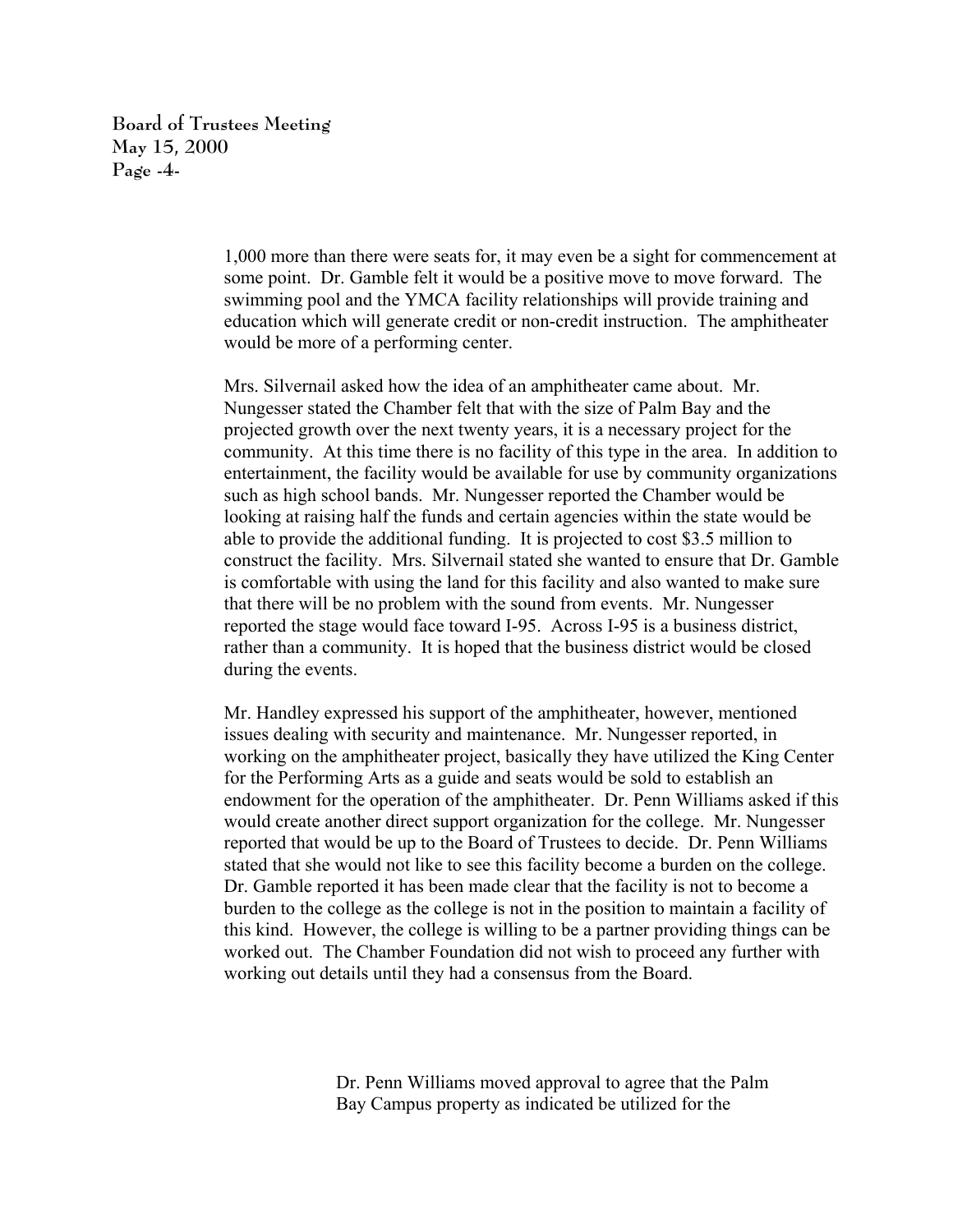**Board of Trustees Meeting May 15, 2000 Page -5-**

> amphitheater and that the committee move forward with the planning. Mrs. Silvernail seconded the motion. All those voting in favor of the motion - Penn Williams, Silvernail, Handley, Johnson; opposed - none. Motion unanimously approved.

## **7. OLD BUSINESS:**

- a. Report on Pending Legal Actions Mr. Matheny (Addendum)
- (1) Bid Protest

Dr. Penn Williams asked if Stottler Stagg would be providing any of the costs for the bid protest settlement. Mr. Matheny reported there were two separate items – the bid settlement of \$15,000 and the problem with the errors in the project drawing. Mr. Little reported an official request has been made to Stottler Stagg and they are to respond by the end of the month.

## (2) Status of Palm Bay Sheriff's Substation Site

Mr. Matheny reported the Board approved an agreement which was forwarded to the County last month for the location of a Sheriff's Department Substation at the Palm Bay Campus. He understands it is on the next County Commission agenda with the recommendation for approval by the County administration and staff.

(3) Parrish Medical Center Transaction

Mr. Matheny reported the Parrish Medical Center (PMC) is in the process of realigning the entrance road drawing and descriptions to depict the entrance road as the primary entrance road to the BCC Titusville Campus. The PMC would like to acquire from BCC approximately five acres south of the parking lot and the PMC has purchased approximately four acres from the American Legion for their expansion project. PMC has agreed to provide the entranceway the college has requested and will construct a divided highway up to a specific point and the college would be responsible for that area. The college will be paid either by property or money at an amount equal to \$54,000 to \$55,000 an acre, which is the appraised value of the five acres the college owns. The college would also like to acquire the property the PMC owns north of the double road which is approximately 1.37 acres.

There is also a .19 acre portion of property PMC would like to purchase from the college. There should be enough money in the transaction to construct the road at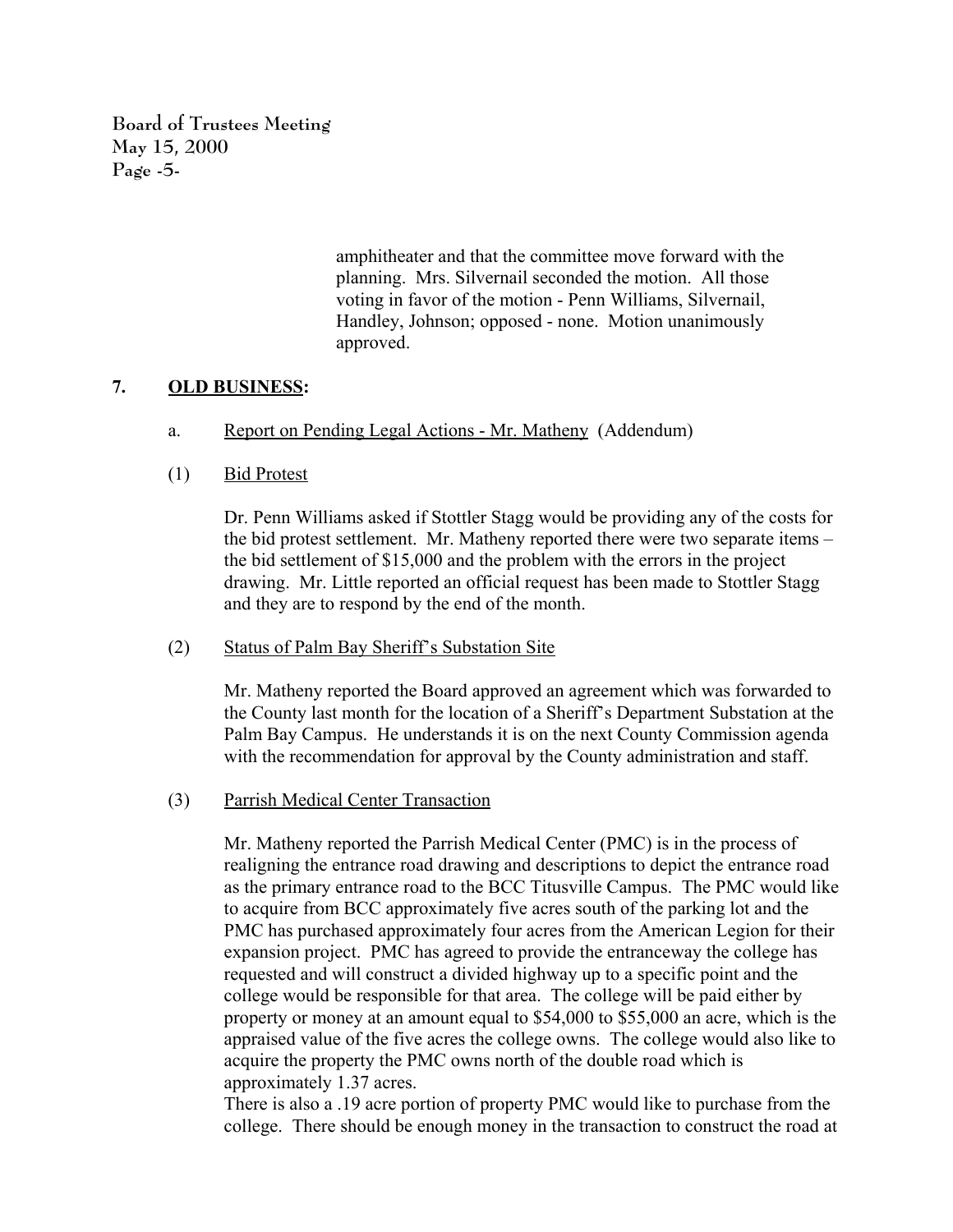**Board of Trustees Meeting May 15, 2000 Page -6-**

an estimated cost of \$80,000 if the County constructs the road.

Dr. Al Koller, Titusville Campus President, reported it is expected to have a stoplight at the entrance, which will assist with safety issues. This will also be the emergency entrance for the hospital. PMC will have a separate main entrance for the hospital. Dr. Koller described how the project will benefit the BCC Titusville Campus, including the provision of two entrances to the college. Mr. Matheny reported he will bring an agreement to the Board between PMC and the college for the Board's consideration at next month's meeting. The Board has already approved one agreement, however, due to the number of changes, it will be brought back to the Board for approval.

## (4) Approval of Administrative Review & Order - Creel Case

Mr. Matheny reported on the history of the Creel case. Mr. Creel was a college employee who was terminated and then requested an administrative hearing, which was held this January. The college received from the administrative law judge on April 25, 2000, the findings of fact and recommended order which was provided to the Board. It is the suggestion of the college administration that the Board simply adopt the hearing officer's recommended order and his findings of fact.

Mrs. Silvernail asked if the college has policies and procedures for employees who have a problem of this nature. Mr. Lawton reported College Policy 102.04, which is the college's drug free policy, states that alcohol is a controlled substance and, therefore, the unlawful use or abuse of alcohol is a violation of that policy. Related to that, in the college's procedure manual there are a series of acts that can be taken in terms of progressive discipline. Dr. Penn Williams asked what the college could do to prevent this situation from occurring again. Mr. Lawton reported he believed the administration would support a review of the driving under the influence policy and other policy revisions. Mrs. Silvernail stated there are other corporations which have policies that the college may wish to review.

Dr. Gamble reported the individual prevailed as he wanted his job back and the administrative law judge upheld not returning him to work. The issue which stood out to Dr. Gamble was that the employee was unable to do his job. If an individual is able to do his/her job, there are provisions under ADA and other federal and state laws that mandate rehabilitation. One of the provisions of ADA, which is a very encompassing law, is that the person need not be retained if they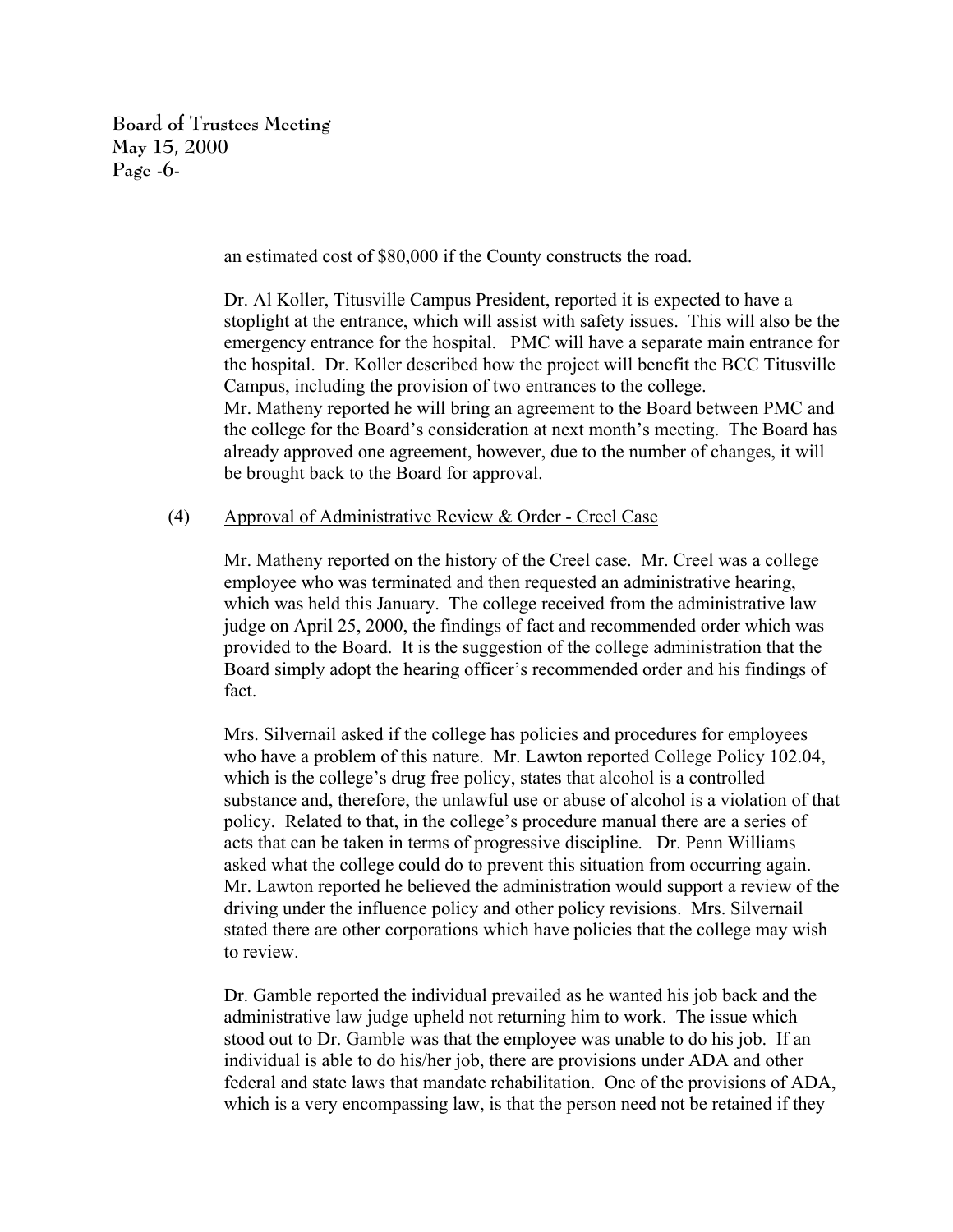**Board of Trustees Meeting May 15, 2000 Page -7-**

are not able to do the job. In this case, the person was unable to perform his job.

Mr. Matheny reported this case is a victory for the college. This employee was demanding large sums of money, large attorneys' fees and reinstatement to his job. This is the first case that the college has sent to the administrative law judge for a recommendation. The administration of the college feels the findings and the ruling were fair to the college and it was consistent with the settlement offer. Dr. Gamble reported it is the recommendation of administration to adopt the recommendations of the administrative law judge.

> Mrs. Silvernail moved approval to adopt the recommendation by the administration concerning the Creel case and added the Board would like to include that the college review its policies and procedures in this area. Dr. Penn Williams seconded the motion. All those voting in favor of the motion - Silvernail, Penn Williams, Handley, Johnson; opposed - none. Motion unanimously approved.

## **8. NEW BUSINESS:**

- a. Purchasing Actions Mr. Little (Addendum)
- (1) #99-00-16 Hurricane Shutters

Mr. Al Little, Vice President of Business and Administrative Services, reported the college has been working with the Brevard County Emergency Management Services on a grant to allow the college to install hurricane shutters on facilities opened to the public in the event of hurricanes. The college bid all four facilities on the Cocoa and Melbourne Campuses utilized for shelters by the Emergency Management Services. Two businesses submitted a bid for the Cocoa Campus, however, there was no bid for the Melbourne Campus. At this time, there is funding available for only the Allied Health facility with approximately \$100,000 remaining. Mr. Little stated approval is requested for the Allied Health Building shutters and also for the Joint-Use Life Long Learning building as funding becomes available.

> Mrs. Silvernail moved approval of the low bid to Hurricane Protection Industries for hurricane shutters for the Allied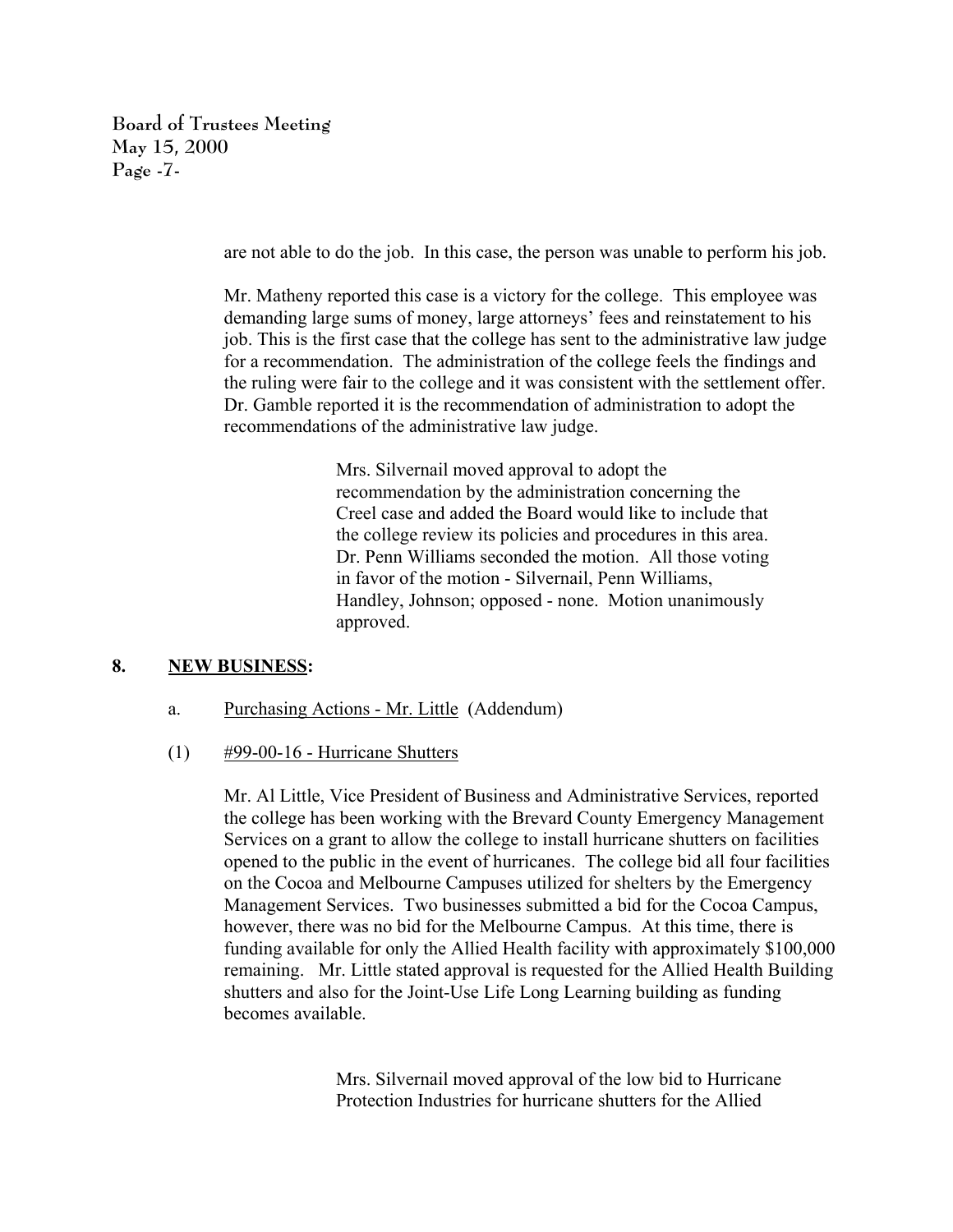**Board of Trustees Meeting May 15, 2000 Page -8-**

> Health Building, Cocoa Campus, in the amount of \$309,659.00 and, as funding becomes available, approval of the bid to Hurricane Protection Industries for Hurricane Shutters for the Joint-Use Life Long Learning Building, Cocoa Campus, in the amount of \$240,680.00. Mr. Handley seconded the motion. All those voting in favor of the motion - Silvernail, Handley, Penn Williams, Johnson; opposed - none. Motion unanimously approved.

#### b. Approval of Personnel Actions - Mr. Lawton

Dr. Penn Williams stated she had a question on page seven regarding the elimination of a position. Mr. Robert Lawton, Associate Vice President of Human Resources, reported this position was involved with the implementation of the Banner system. Mr. Little felt this task could be handled better through a reorganization of the department and by bringing in a different type of position to work with the department. Dr. Gamble reported the college is also evaluating whether at one point they may wish to go to a chief information officer-type position.

Dr. Penn Williams asked that the Board members receive information on salaries for the Independent Contractor Services Agreements. Mr. Lawton reported this information could be provided to the Board of Trustees for future meetings.

> Dr. Penn Williams moved approval of the Personnel Actions. Mrs. Silvernail seconded the motion. All those voting in favor of the motion - Penn Williams, Silvernail, Handley, Johnson; opposed - none. Motion unanimously approved.

## c. Approval of Attorney Services - 1/1/00 - 6/30/00 - Dr. Gamble

Mr. Matheny answered questions from the Board pertaining to the attorney services. The term of the agreement being submitted for approval is January 1, 2000 through June 30, 2000.

> Mr. Handley moved approval of the agreement for continuation of attorney services with Mr. Joe Matheny for the time period of January 1, 2000 through June 30, 2000.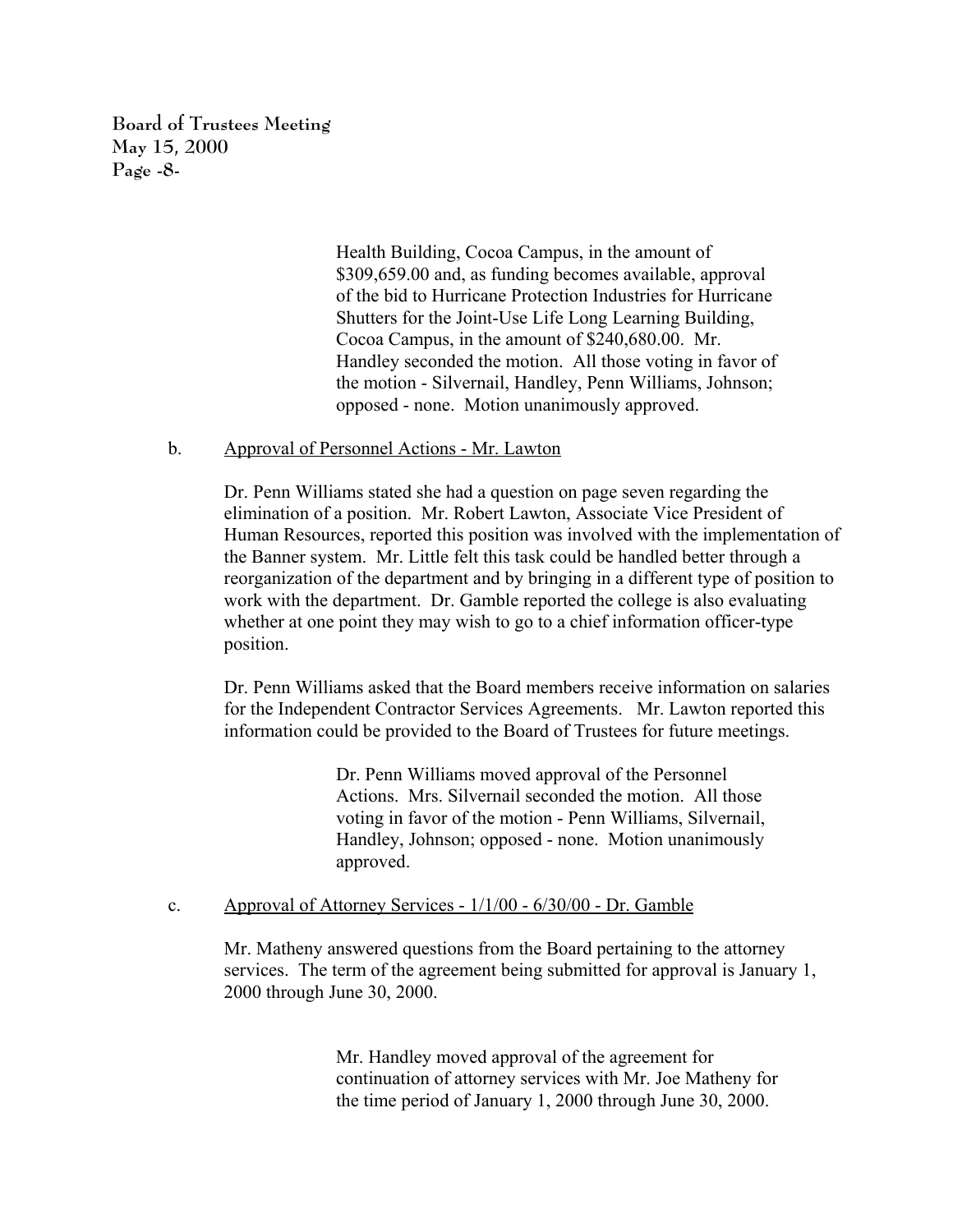**Board of Trustees Meeting May 15, 2000 Page -9-**

> Dr. Penn Williams seconded the motion. All those voting in favor of the motion - Handley, Penn Williams, Silvernail, Johnson; opposed - none. Motion unanimously approved.

d. Revision to College Policy 103.03 ( $1<sup>st</sup>$  reading) - Dr. Gamble (Addendum)

Dr. Gamble reported the administration is recommending that College Policy 103.03, Naming of College Facilities, be modified to remove the specification of naming buildings for college employees, former employees, and former chairpersons of the Board to a more generalized statement. This is the first reading of the policy and it will be presented to the Board at the June meeting for approval.

## **9. FINANCIAL ACTIONS:**

a. Monthly Budget Summary - Mr. Cherry (Addendum)

Approved as part of the consent agenda items.

## **10. REPORT OF THE DISTRICT PRESIDENT:**

a. Florida Trend Article

Dr. Gamble reported on a recent article which was in the *Florida Trend* magazine and highlighted Palm Bay. The article was very complimentary about the Palm Bay Campus. A copy of the article was provided to the Board of Trustee members.

## b. Connections

Dr. Gamble reported he hoped the members of the Board of Trustees had the opportunity to look at the videotapes of *Connections*. The *Connections* program is produced by WBCC and provides a nice snapshot of the college.

## c. Student Recognition

Dr. Gamble reported he received a letter from Southern Utah University stating that a transfer student from BCC was one of those nominated for recognition for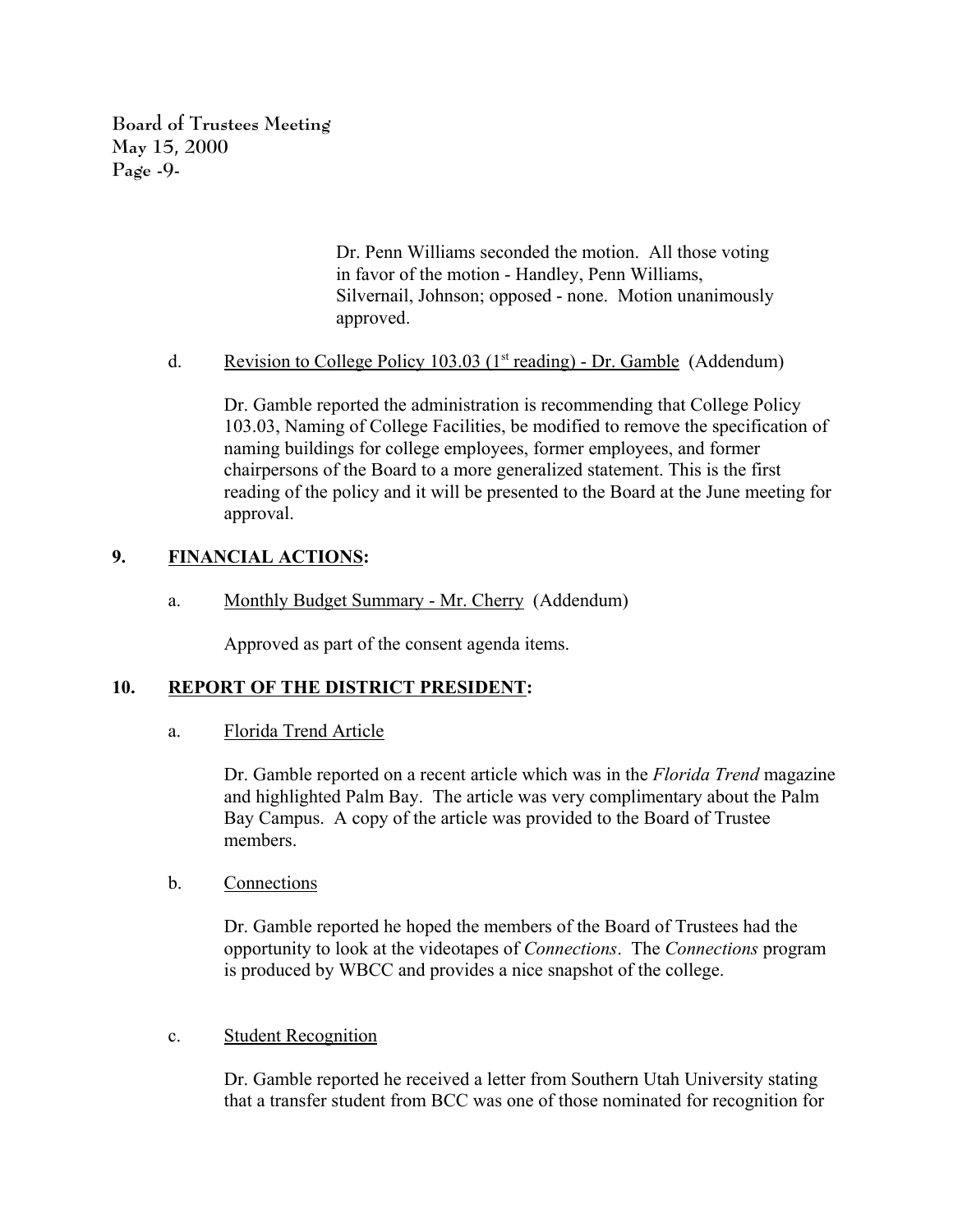**Board of Trustees Meeting May 15, 2000 Page -10-**

> her scholastic achievements at Southern Utah University. Ms. Ren'ee Marie Jacobsen, received the "outstanding achievement" recognition.

## d. CLAST Examination

Dr. Gamble reported BCC ranked between third and ninth in the various sections of the CLAST examination and was placed eighth overall in the State of Florida. Dr. Gamble stated this was a tribute to BCC's faculty and their efforts to assure the students are performing at appropriate levels.

## e. PEPC Newsletter, *Florida Higher Education at a Glance*

Dr. Gamble reported a lot of good, statistical information is contained in the publication, *Florida Higher Education at a Glance*, which he recommended the Board members read.

# f. Economic Issues - Legislative Report

Mr. Little summarized the major legislation that affected the community college system. The legislature appropriated \$25 million to the state university system to increase first-time-in-college students so that they may accept the top 20 percent of all high school graduates. This is expected to negatively effect the community college enrollment, while taking away some of the brightest students. The universities are being funded \$7,000 per student to provide the first two years of education, while the community college funding languishes around \$4,000 per student.

The legislature had a large sum of money to start the session and more was added after a revenue adding conference in the middle of a session. Priority issues identified before the session include a small increase in workforce development, a 5 percent increase in student fees and an almost record appropriation for capital projects (PECO). The increase in community college funding statewide totaled 5.22%. BCC received 5.58% according to state records. Mr. Little reported, due to a number of factors, which will be discussed at the budget development workshop, the actual increase will be much less than the 5.58%. The revenue budget will be substantially less than Tallahassee projects due to the enrollment decline for the past two years. BCC will also not be receiving funds from the performance based incentive funding, which has been approximately \$300,000 in the past years, as the program has been phased out. Finally, a portion of the 5.58% increase this year is due to a temporary reduction in the retirement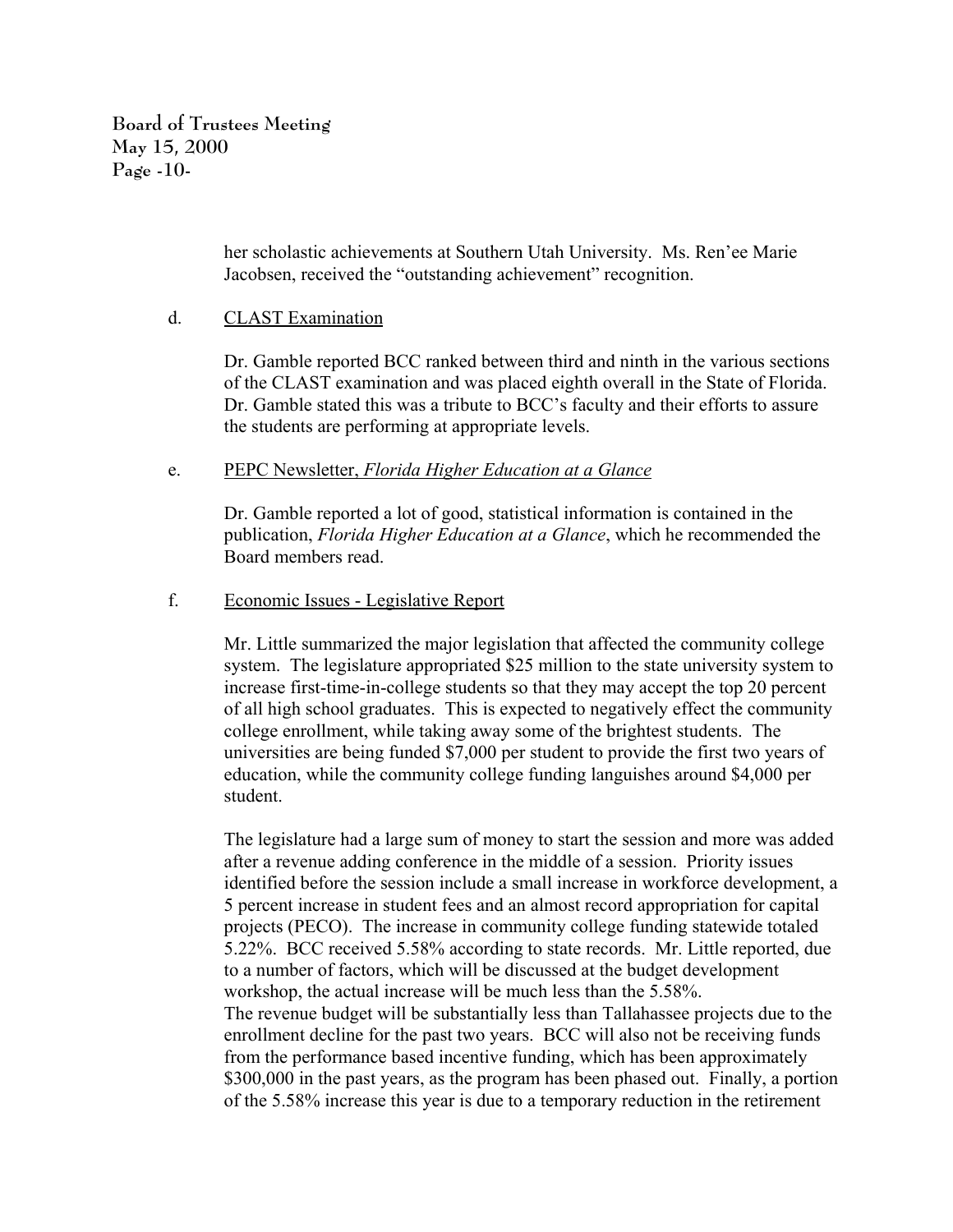**Board of Trustees Meeting May 15, 2000 Page -11-**

> rate. The reduction is only for two years and the amount calculated by the Division of Retirement was substantially higher than what the actual savings will be. The bottom line increase in real dollars will be approximately 4% to Brevard Community College.

> Mr. Little reported that the dual enrollment seemed to be the bright spot during the entire session. In a last minute change, however, the house appropriation's committee decided to allocate the dual enrollment dollars based on how many students are enrolled as seniors in the high schools, rather than the amount of dual enrollment students the school actually teaches. This resulted in larger appropriations to Miami-Dade and Broward Community Colleges, who teach little or no dual enrollment and limited the amount that Brevard Community College received from the dual enrollment allocation. Mr. Little reported he believed the dual enrollment issue would resurface next year with hopefully a better allocation model.

> In summary, it appears that the community college system received a good increase, however, it is not as good as it could have been. The statewide 5.22%, pales compared to the estimated 8-9% for K-12 and approximately 10% for the state university system. Mr. Little reported the college is working diligently to bring a budget proposal to the Board, which will provide the best allocation of the available funds.

## g. Board Reorganization

Dr. Gamble reminded the Board members that the Board reorganization will take place at the end of the June 19, 2000, meeting for the chairperson, vicechairperson and the committee assignments effective July 1.

## h. New BCC Display

Dr. Gamble reported the new BCC display is set-up in the lobby, if the Board members would like to view it. It has already been utilized at the Space Congress and it is already booked solid for upcoming events. It presents the college very positively.

i. Graduation

Dr. Gamble reported at the last graduation there were more people who wanted to attend than were seats available. The college is working on various alternatives for graduation.